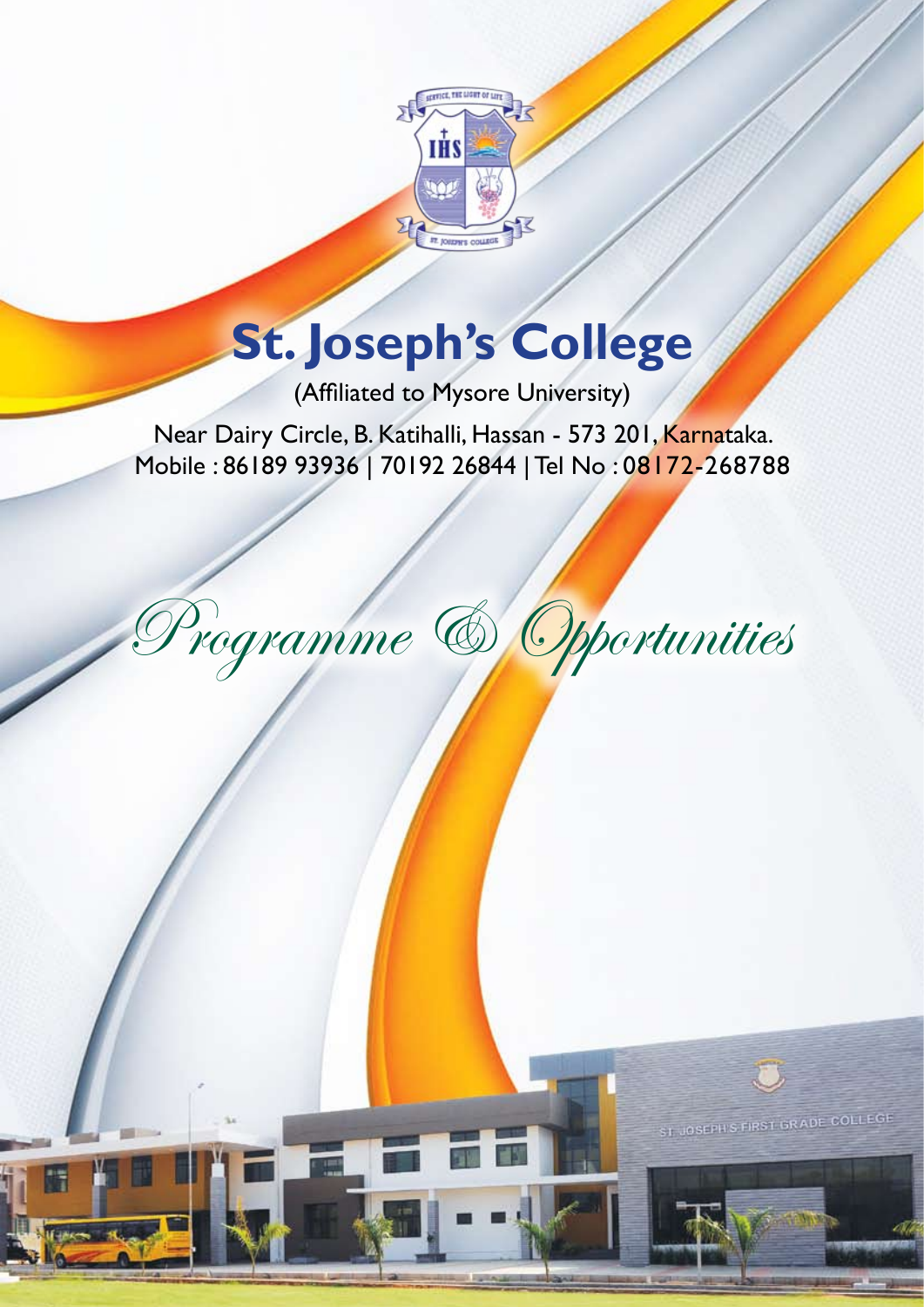### **WELCOME TO ST. JOSEPH'S**

Founded in 1956, St. Joseph's is one of the premier educational institutions established in Hassan. Over the years it has expanded its avenues and spread its wings by providing collegiate education. The newly established First Grade College, in 2009 though with a history of Ten Years, is driven by tradition of academic excellence forming the students in a holistic perspective.

#### **Inspiration of the College**

As a Christian minority college, St. Joseph's College finds its inspiration in the life and teachings of Jesus Christ. The Management of the College is in the hands of the Society of Jesus, popularly known as the Jesuits. St. Ignatius of Loyola founded the Jesuit Order in 1540, with a group of nine university men gifted with Conscience, Concern and Compassion. Today, with a membership of nearly 20,000, the Jesuits labour all over the world in different fields. Higher Education has been their priority area. In their 4000 Schools and Colleges spread over five continents, they educate over 20 lakh students. Preparing students for change has been their prime objective

#### **Aims and objectives**

St. Joseph's College has a philosophy that sets apart from others. It believes in the Jesuit and Constitutional ideal of contributing towards a Society of Equality, Fraternity and Liberty through an admission policy of 'Preferential Option for the Poor'. The college aims at the integral formation of its students helping them to become 'Men and Women for others and with others'

**JOSEPH'S COLLEGE** 

#### **academic excellence**

The college has set very high standards of education. Seminars, and Assignments, Reading Room, Library and Digital Facilities in the Library, Webinars, Digital Class Rooms, ensure personal involvement in study. The objective is to make students develop the art of critical thinking. Associations such as Literary Club, Eco Club, Corporate Club, Adventure Club, AICUF, NSS, Association for Literature, Music and Art (ALMA), Centre for Social Action (CSA), Kannada Sangha, Hindi Parishad, Theatre Club, Choir, etc, provide opportunities to the students to develop and display their gifts and talents.

#### **Character Formation**

St. Joseph's College considers formation of character as an essential aspect of education. Character includes behaviour, values and attitudes towards life. The stress is not only on hard work, perseverance, honesty, integrity and sensitivity to others, but also universal love that embraces all people cutting across barriers of language, religion and caste. The rules of discipline in the college are framed keeping in mind the objectives of social well- being, order and harmony.

#### **Social Concern**

Concern for others is at the heart of education in the college. We expect all our students to place their knowledge at the service of the society. The college provides students with plentiful opportunities for personal and social development. Our mission is to build up a group of men and women who would be agents of change towards a secular world of fraternity, equality and justice.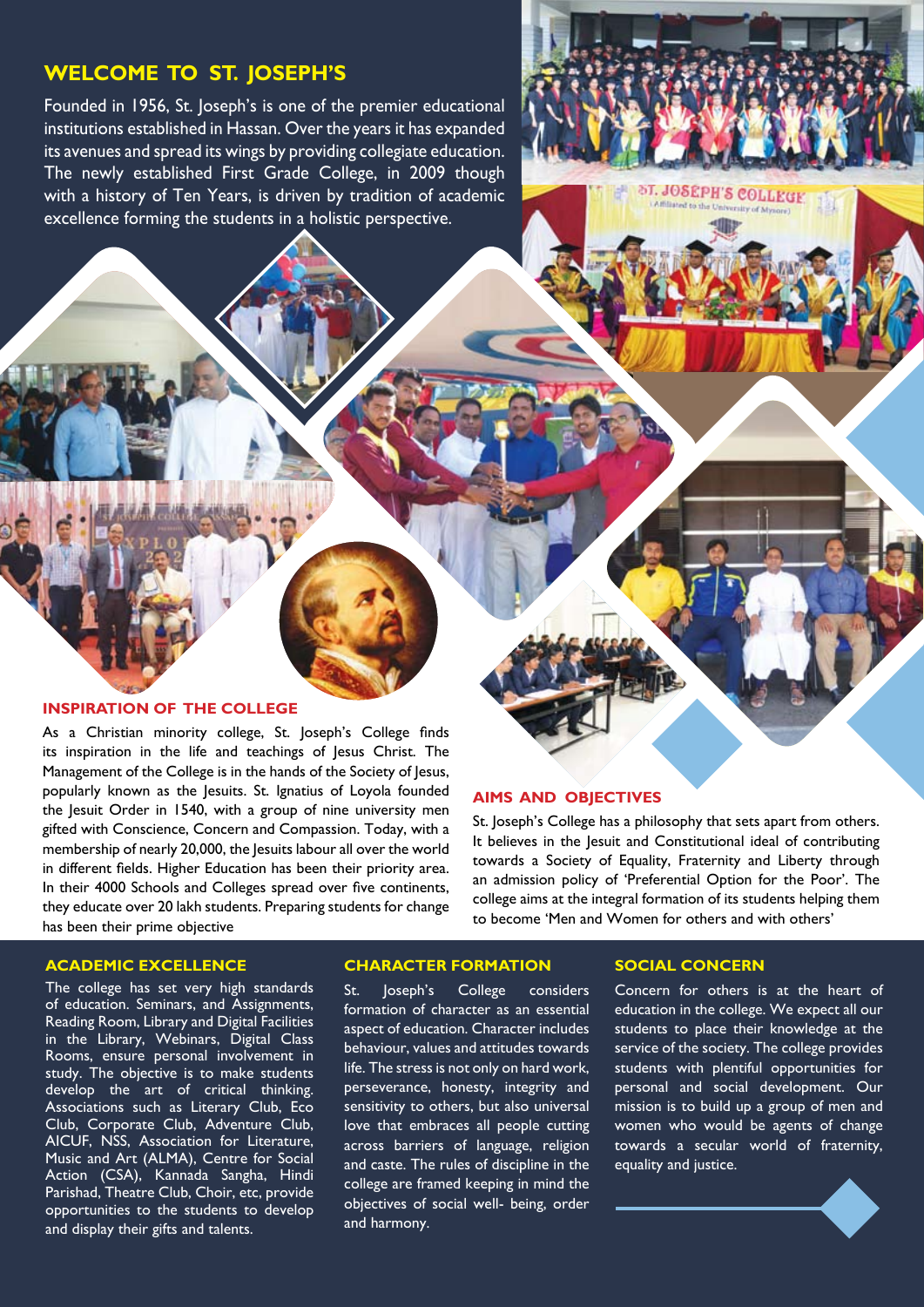#### **Courses offered B.COM**

The B.Com course caters to students who desire to build their professional competence with specialized knowledge in the field of Commerce. It facilitates students to acquire adequate knowledge in the field of Accounting, Finance, Taxation, Human Resource and Marketing. At the same time, it enables the students to effectively contribute to the society with commitment and integrity.

#### **B.B.A**

The BBA course aims at motivating students to take up higher studies in Management so that they may blossom into effective entrepreneurs who would not be afraid of taking risk. The programme not only enables students to achieve professional qualification but also assists management graduates in relating their skills to the needs of the business and inculcate ethical practices and corporate social responsibility.

#### **M.COM**

Masters of Commerce or M.Com is a post graduate level course ideal for candidates who wish to make a career in banking financial services and insurance as well as accounting and commerce sectors. The 2-year course delves deeper into the functioning of the economy, capital, revenue, trade, taxes, etc. Students are exposed to a culture of research through classes in research methodology, statistical packages mandatory dissertation work and research paper presentation seminars and conferences.

#### **Certificate Courses**

The college also provides a platform for the students to excel in the academics through the certificate courses like SAP, Tally with GST, MS-Excel, and Coaching for CA, CS, CPT, IAS and many more courses. These courses will enhance the students to be employable and ready prospects to the Industry.

#### **Eligibility for Admission**

A student can seek admission to the 1st Semester of B.Com and B.B.A. Provided he/she has passed the two year of Pre-university examination conducted by the pre-university Board of Education in the State of Karnataka or any other examination considered as equivalent there to, by the University. Admissions are also can be made for the 3rd and the 5th Semester.Admission to the Post Graduate programme (M.Com), the candidate has to pass the three year Degree programme conducted by the University in the state of Karnataka or any other state.

#### **Discipline**

Students must be punctual and attend classes regularly with good preparation. Irregular attendance, persistent late coming, habitual idleness, disobedience and disrespect towards members of the faculty or bad moral influence would justify dismissal. Students on their way to and from the college are expected to conduct themselves in a responsible manner. The students are governed by the rules of the University of Mysore with regard to minimum attendance, examination, evaluation, award of Certificate, Degree etc. Students shall abide by the statutes, Ordinances, Rules and Regulations of the University that come into force from time to time. They shall give due respect to the teachers and staff of the college and shall display decent and cordial behaviour to fellow students.

#### **Regulations**

As per the regulations of University of Mysore, all the degree courses and the PG courses are run under semester systems. The students have to appear for the University examination at the end of each semester. Internal Assessment marks of 20 will be awarded to the students by the concerned subject lecturers strictly valuating their performances in the class tests, home assignments and attendance and seminars.

#### **Attendance**

Each semester shall be taken as a unit for the purpose of calculating the attendance. A student shall be considered to have put in the required attendance for the semester, if he/she has attended not less than 75% of the number of working hours/periods in each semester in each subject. Shortage of attendance up to 15% ( i.e. 60% or more but less than 75%) may be condoned by the University on the recommendation of the Principal of the college on payment of a prescribed fee. There shall be no condonation if attendance falls below 60% during any semester, for any reason. A candidate who does not satisfy the requirements of attendance shall not be eligible to take the examination of the concerned semester, and not eligible to get admission to the next semester. A candidate who falls to satisfy the requirements of attendance in a semester shall repeat that semester when offered in the immediate subsequent year. This facility shall be available only twice in the entire courses. In the case of a candidate who represents his/ her institution/University/Karnataka state/ the Nation in Sports, NCC, NSS, or any cultural or other official activities with the prior permission of the Principal, then he/she may be granted attendance for those days.

#### *Candidates can apply online by using the college website <www.sjchassan.edu.in>*

#### **Admission procedure**

Application for admission should be submitted along with the photocopies of the following certificates.

- Marks Cards : SSLC & PUC Degree (For PG Students)
- Transfer Certificate (1 Copy)
- Character Certificate (1 Copy)
- Income Certificate, Caste Certificate, if applicable (1 Copy)
- Passport size photos (4 Copies)
- Eligibility Certificate from Mysore University (Only for students from Non-Karnataka Education System)
- Aadhar Card (1 Copy)
- Migration Certificate (for PG Candidates from Other Universities)

The college will retain the original certificates of admitted students till the end of the academic course to which they have been admitted.